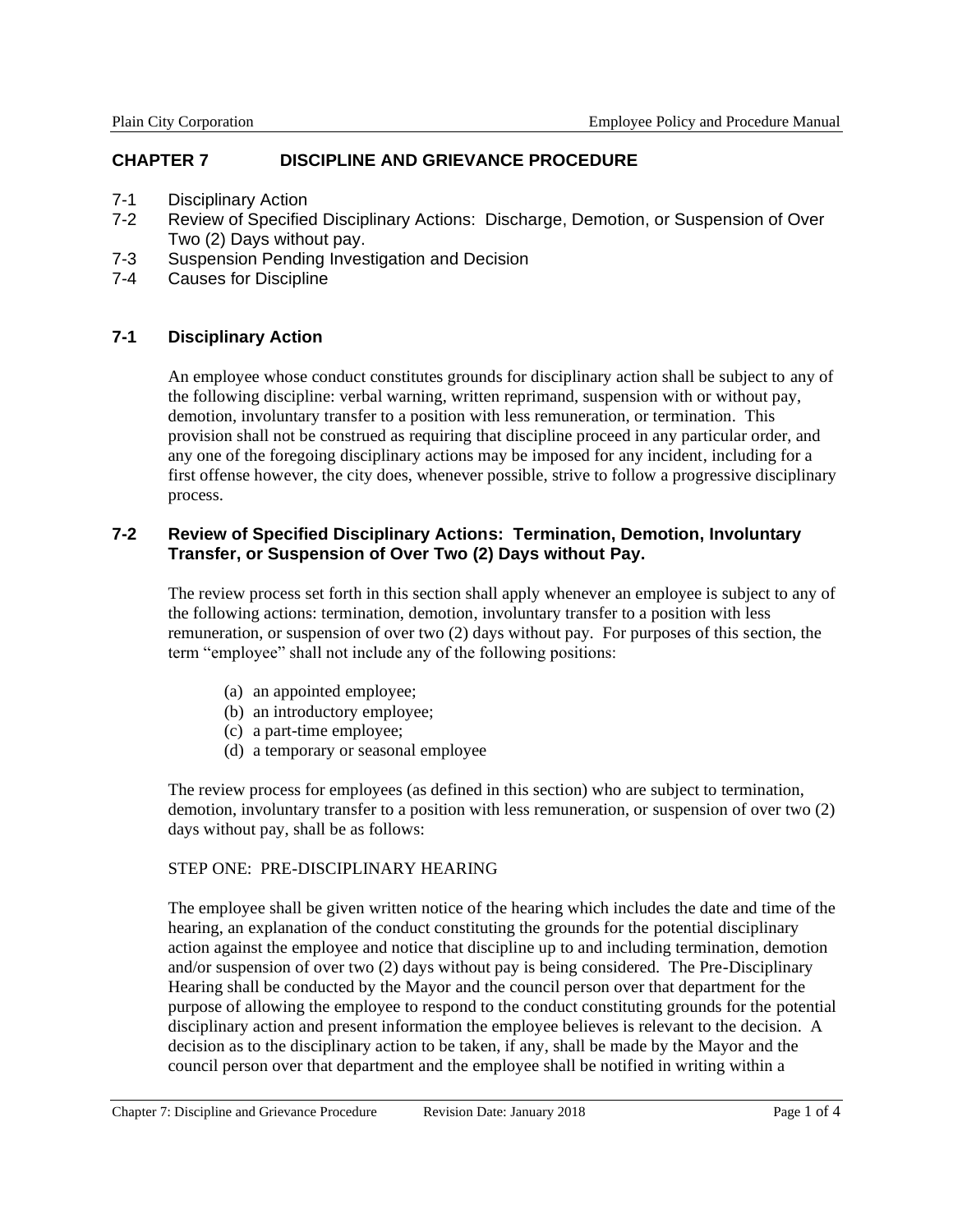reasonable time after the hearing. In the event disciplinary action is imposed, the Mayor shall provide the employee with written notice of the disciplinary action along with a written explanation of the employee's rights for appeal, if any.

### STEP TWO: APPEAL TO PERSONNEL BOARD (APPEAL BOARD)

In the event the Pre-Disciplinary Hearing results in the employee's termination, involuntary transfer to a position with less remuneration, and/or suspension of over two (2) days without pay, qualifying employees have the right to appeal the decision of the Mayor to the Plain City Employee Personnel Board, which shall then act as the "appeal board" required by §10-3-1106 of the Utah Code**. (**See Ordinance 2010-02). The Plain City Employee Personnel Board shall consist of five (5) members; two (2) of whom shall be members of the City Council, selected by the Mayor. Three members of the appeal board shall be chosen by and from the employees of the City. All W-2 employees shall be eligible for service on the appeal board. City employees shall select their three members by secret ballot with the three employees receiving the most votes serving on the board. The selection of the three employees by secret ballot shall be administered by the City Recorder.

The employee's appeal to the Plain City Employee Personnel Board must be in writing and delivered to the City Recorder within ten (10) days of the written notice of disciplinary action. Upon receipt of the appeal, the City Recorder shall forthwith refer the matter to the Plain City Employee Personnel Board, which shall then forthwith fully hear and determine the matter. In connection therewith, the Plain City Employee Personnel Board shall schedule a hearing on the appeal. At the hearing on the appeal, the Mayor's designee shall conduct the hearing and present all evidence on behalf of the City and shall allow the employee:

- (a) to appear in person and to be represented by legal counsel (at the employee's expense);
- (b) to present his/her own witnesses and submit his/her own evidence;
- (c) to have a public hearing;
- (d) to confront any witnesses whose testimony is to be considered; and
- (e) to examine the evidence to be considered.

The Plain City Employee Personnel Board shall receive and consider all of the evidence reasonably presented by the Mayor's designee on behalf of the City and all of the evidence reasonably submitted by the employee, or on behalf of the employee, before making its decision.

The decision of the Plain City Employee Personnel Board shall be by secret ballot and shall be certified in writing (including findings of fact) to both the City Recorder and the employee within fifteen (15) days from the date of the final day of the appeals hearing, except for good cause, the Plain City Employee Personnel Board may extend this period to a maximum of sixty (60) days if the City and the employee both consent to such an extension. The Plain City Employee Personnel Board may only uphold or reverse the City's action and may not modify it.

In the event the Plain City Employee Personnel Board does not uphold the employee's discharge, involuntary transfer to a position with less remuneration, and/or suspension of over two (2) days without pay, the written decision of the Plain City Employee Personnel Board shall provide that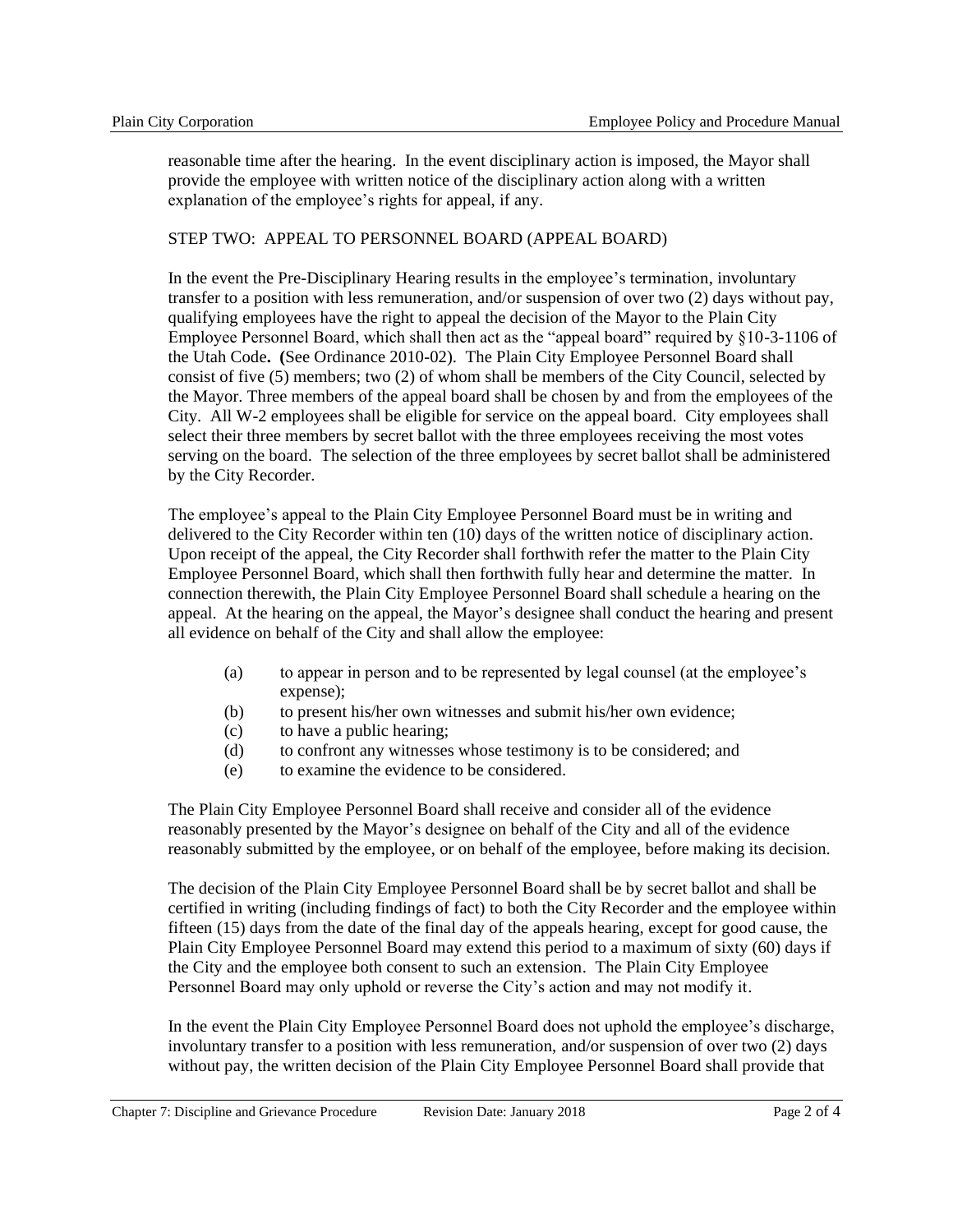the employee shall receive either the employee's salary for the period of time during which the employee was discharged or suspended without pay, or any deficiency in the employee's salary for the period of time during which the employee was demoted to a position of less remuneration. In the event the decision of the Plain City Employee Personnel Board does uphold the employee's discharge, demotion and/or suspension of over two (2) days without pay, the written decision of the Plain City Employee Personnel Board shall contain a written explanation of the employee's rights for appeal.

## **STEP THREE: APPEAL TO THE CITY APPOINTED HR PROFESSIONAL**

Any final action or order of the Plain City Personnel Board may be appealed by either the employee or City by filing with the City Recorder a notice of appeal no later than 30 days from the date of issuance of the final action or order of the Personnel Board.

### **STEP FOUR: APPEAL TO THE COURT OF APPEALS**

Any final action or order of the City Council may be appealed by either the employee or City by filing with that court a notice of appeal no later than 30 days from the date of the issuance of the final action or order of the City Council.

### **7-3 Suspension Pending Investigation and Decision**

At the City's sole discretion, an employee may be suspended (with or without pay) pending an investigation. If after an investigation, the charge is found to be without merit, the employee shall be restored to his or her position and/or compensated for any lost pay.

## **7-4 Cause for Discipline**

Each of the following shall constitute cause for discipline, up to and including termination. The offenses listed are not intended to be comprehensive, and the enumeration of these commonlyaccepted violations shall not be deemed to prevent the discipline of an employee for other violations not enumerated.

- Personal or gross negligence on or off duty which prevents or substantially hampers job performance
- Negligently using, abusing, or damaging City property
- Any violation of City or departmental policies or procedures
- Violations of commonly accepted employment standards
- Sexual harassment
- Illegal discrimination
- Disregard for safety rules
- Insubordination by refusing superior's order, verbal abuse of a superior, or unwillingness to submit to proper authority
- Failure to follow specified job instructions
- Unwillingness to work harmoniously with other employees
- Unauthorized solicitation on City property